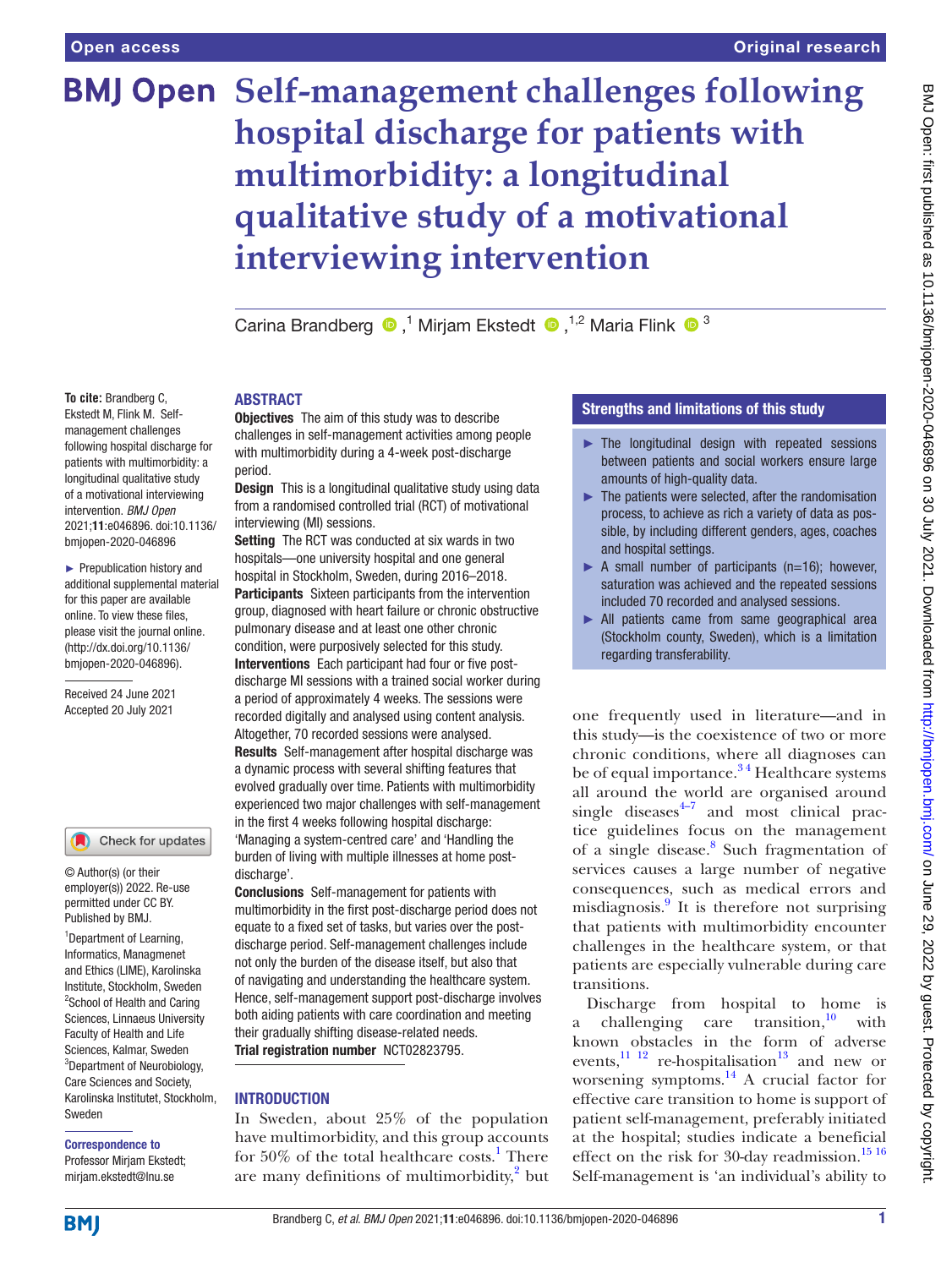manage the symptoms, treatment, physical and psychosocial consequences and life style changes inherent in living with a chronic condition'.<sup>17</sup> A patient's capacity for self-management seems to be a crucial factor in care transitions, as high levels of patient activation have been associated with decreased healthcare usage.<sup>18</sup> Self-management support during care transitions is especially important, as patients often feel that the discharge encounter does not prepare them for post-hospitalisation self-management and that no one takes overall responsibility for the coordination of their care.<sup>19</sup> There is an international consensus that the healthcare system needs to be reorganised to provide continuity, coordination and—most importantly—a patient-centred focus that supports selfmanagement, $19$  adapted to each patient's preferences and goals.<sup>[6](#page-6-14)</sup> People with multimorbidity are a population in true need of patient-centred self-management support, taking their preferences and needs into account. $^{20}$ 

Challenges to and facilitators of self-management have been extensively explored, but self-management over time is scarcely described. $^{21}$  There are even fewer descriptions of how challenges to self-management are experienced and handled during the most vulnerable period, that is, the first weeks after a hospital discharge—to our knowledge there are none. This study aimed to describe the process of and challenges to self-management activities, as expressed by patients with multimorbidity in a 4-week post-discharge motivational interviewing (MI) consultation trial.

## MATERIALS AND METHODS Study design

This is a longitudinal qualitative study using inductive qualitative content analysis for analysis. The longitudinal approach was used to detect changes over time in patients' self-management challenges[.22](#page-6-17) The data consists of descriptions of self-management challenges after hospitalisation by patients with multimorbidity, collected in four to five MI sessions per patient in a randomised controlled trial (RCT). For details of the RCT, see the study protocol.<sup>[23](#page-6-18)</sup> A pilot study with three participants was performed before the start of the study, to test the MI method.

The Consolidated criteria for Reporting Qualitative research were used for explicit and comprehensive reporting.[24](#page-6-19)

### The MI intervention

The MI is grounded in self-determination theory, a macro-theory of human motivation. In this study, MI was used to increase patient activation in self-management through enhancing a person's autonomy, competence and relatedness.<sup>20</sup> When people become more motivated, engaged and experience more psychological well-being, this predicts positive health behaviour. $25$  Three specific components of autonomy support are suggested: taking the perspective of the patient, providing the patient

with choices and providing a rationale when choices are not possible.<sup>26</sup>  $27$  The principle of autonomy support is at the heart of the clinical approach called  $MI$ ,<sup>[28](#page-6-22)</sup> which can be delivered in a single session or through multiple sessions.<sup>[29](#page-6-23)</sup>

The patients in the intervention group each had four to five MI sessions with one of three trained hospital social worker during a period of approximately 4 weeks. The first session was conducted 1–2 days after discharge, to establish a first contact and capture any questions that arose early post-discharge. The following sessions were conducted 1, 2, 3 and 4 weeks post-hospitalisation. After the fourth session some patients found that they managed their situation and wanted to end the coaching. The MI sessions were held either over the phone or face-to-face in clinic, depending on what the patient preferred. The length of the MI sessions varied between 10 and 90 min. The first session was usually the shortest, due to fatigue and having a lot of information to absorb post-discharge. All sessions were audio-recorded with the permission of the patients. (The manual for the MI sessions is presented in [online supplemental appendix 1\)](https://dx.doi.org/10.1136/bmjopen-2020-046896).

All three hospital social workers had MI training and received MI guidance from a psychologist, a member of MINT (Motivational Interviewing Network of Trainers), once a month during the trial. The core of the MI sessions was to motivate and empower the patient to take active part in self-management regarding four important aspects and to create goals for these aspects: (1) managing medications, (2) managing symptoms and/or signs of worsening illness after discharge, (3) acquiring knowledge of follow-up and (4) acquiring knowledge of and control over whom to contact for different healthcare needs.<sup>[23](#page-6-18)</sup> The patients were also encouraged to discuss other aspects of their self-management that were important to them. The hospital social workers had no prior relationship with the patients.

### Selection of participants and data

Recruitment for the MI intervention $^{23}$  was conducted at six wards in two hospitals: one university hospital and one general hospital in Stockholm, Sweden. Data were collected from 24 August 2016 to 17 May 2018. The participants were recruited to the RCT during hospitalisation for any cause, if they fulfilled the following inclusion criteria: diagnosed with chronic heart failure (CHF) or/ and chronic obstructive pulmonary disease (COPD), able to speak and understand enough Swedish to participate in the MI sessions, not diagnosed with dementia or mild cognitive impairment and not having a non-resuscitate statement in their medical record. Patients received both written and verbal information about the study and the authors, with the possibility to discuss any questions they might have. Those who needed time to decide were offered that until discharge.

From a total of 207 patients in the RCT, 16 patients from the intervention group (n=104) were purposively selected to cover as many aspects as possible in this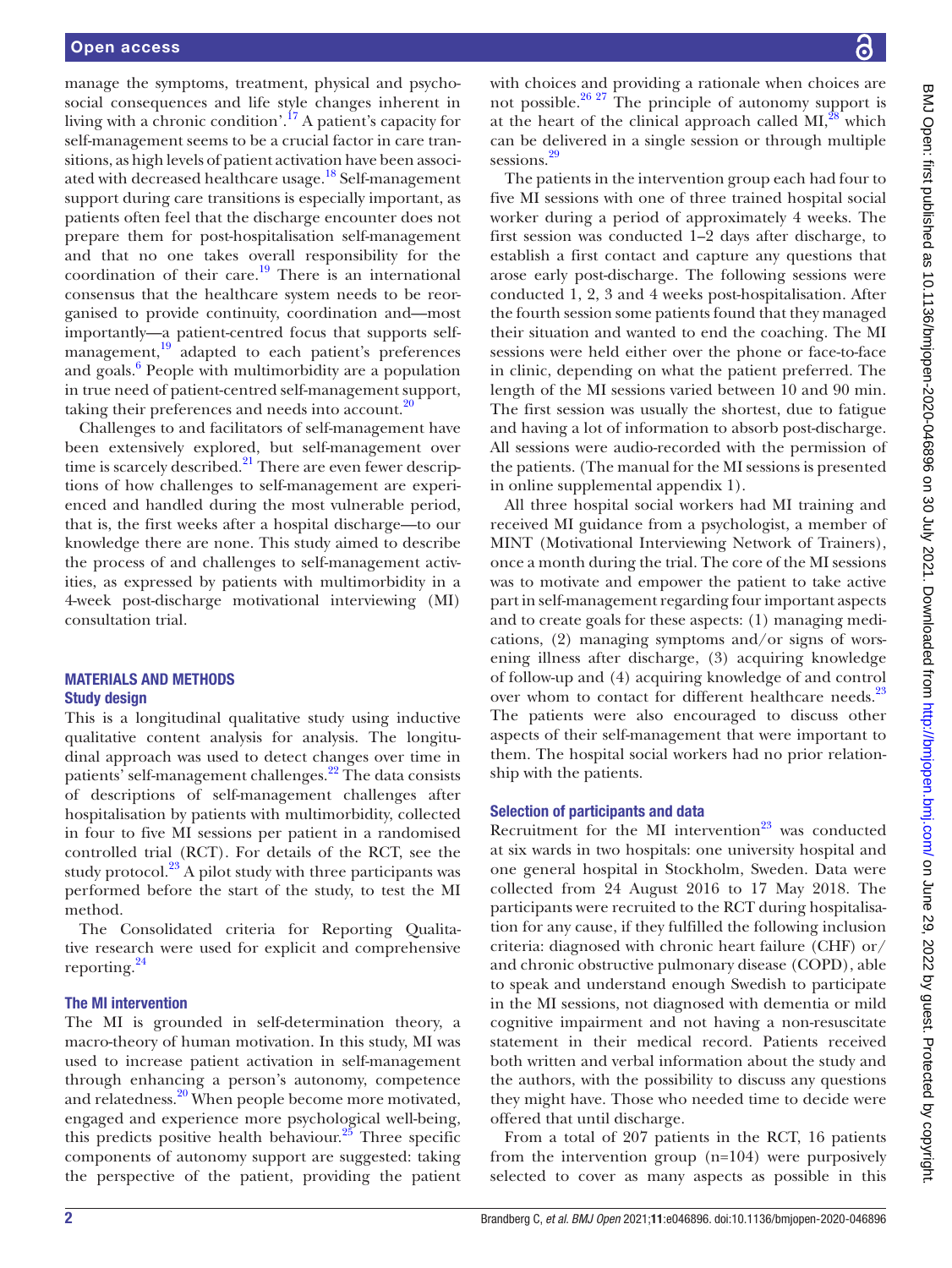heterogeneous group of patients. Among participants with at least two chronic conditions, we sought a variation in type of diagnoses, ages, genders and hospitalisation at different hospital wards. The patients were also selected to cover MI sessions held by all three coaching social workers and throughout the intervention period, to get a variation in coaches experiences. An overview of the patients' characteristics can be found in [table](#page-2-0) 1. The MI sessions, that is, conversations between the patients and the social workers, were audio-recorded and transcribed verbatim. Transcribed data consisted of four to five MI sessions per patient: 70 recorded sessions in all. When the sessions of 16 patients had been analysed, we analysed two more series of sessions (ie, from two patients) to explore if we had reached data saturation of themes for individuals. $30$  As no additional individual themes emerged from this analysis, we concluded that we had reached sufficient data saturation. No participants dropped out.

# Analysis

The analysis was conducted in two phases: a qualitative content analysis of each individuals' MI sessions, $31$  and a longitudinal analysis of changes in self-management process based on the content analysis.<sup>22</sup> Longitudinal analysis is a qualitative research approach that is wellsuited to detect changes across time periods.

The transcribed sessions were analysed in several steps using inductive qualitative content analysis, including open coding and creating categories through abstraction.<sup>31</sup> Researchers' reflections were continuously written down during the analysis and these reflections were used in the analysis process. Initially, the full sequence of the four to five recorded MI sessions for each patient was listened to, and the transcripts were read as a whole, to achieve a comprehensive understanding of the experience of self-management after discharge. In the first phase of the analysis, units of meaning were selected, condensed and coded for one participant at a time, starting from the first session and continuing in chronological order. Thereafter, an axial analysis was conducted where codes from all patients in each session separately were abstracted and formulated to subcategories, that is, all codes from the first sessions, then all from the second sessions and so on. The session-specific subcategories were thereafter sorted into 14 subgeneric categories, and these were abstracted into two generic categories. Finally, a longitudinal analysis was conducted across the five sessions with focus on changes in the self-management process over time. $2^2$  This longitudinal analysis identified a main category across the generic categories, 'dynamic self-management process after discharge.' An example of the analytical steps from units of meaning to generic category can be found in [table](#page-3-0) 2.

CB made the first reading and coding of data. CB is a doctoral student and received continuous supervision by MF and ME during the study and obtained training within qualitative research. The coding and interpretation processes were conducted in continuous discussions

Number (SD)

<span id="page-2-0"></span>Table 1 Characteristics of the participants (N=16).

Age, mean 71 (10) Male, mean 69.3 (11) Female, mean 72.1 (9.5)

Female 7 and 7 and 7 and 7 and 7 and 7 and 7 and 7 and 7 and 7 and 7 and 7 and 7 and 7 and 7 and 7 and 7 and 7

In Sweden **12** 

Married 7 and 7 and 7 and 7 and 7 and 7 and 7 and 7 and 7 and 7 and 7 and 7 and 7 and 7 and 7 and 7 and 7 and 7 Single/widowed/separated 9

Relative\* 14 No next-of-kin 2

Elementary school 5 High school/upper secondary school 7 College/university 3

 $<$ 10 000  $<$ 1 10 000–20 000 6 20 000–50 000 7

Congestive heart failure **9** 0 0 1 1 2 2 3 4 4 5 4  $\sigma$ Chronic obstructive pulmonary diseases 9 Hypertension 7 and 7 and 7 and 7 and 7 and 7 and 7 and 7 and 7 and 7 and 7 and 7 and 7 and 7 and 7 and 7 and 7 Diabetes 6 Renal failure 3 3 Anaemia 3

 $2-4$  2  $5$  6  $6$ 6 4  $7$  4 Diagnoses (N), males, mean 6 (1) Diagnoses (N), females, mean 5 (1.4)

Charlson comorbidity index, age-adjusted,

**Characteristics** 

Gender

Place of birth

Marital status

Closest next-of-kin

Education level No education

 $>50000$ 

mean

Specific diagnosis†

Income (Swedish krona/month)

Chronic conditions per individual (N)

\*Husband/wife/partner, child or friend. †Data taken from electronic/medical records.

| $\ddot{\phantom{a}}$                                                         |
|------------------------------------------------------------------------------|
|                                                                              |
|                                                                              |
|                                                                              |
|                                                                              |
|                                                                              |
|                                                                              |
|                                                                              |
|                                                                              |
| $\vdots$                                                                     |
|                                                                              |
|                                                                              |
|                                                                              |
|                                                                              |
|                                                                              |
|                                                                              |
|                                                                              |
|                                                                              |
|                                                                              |
|                                                                              |
|                                                                              |
|                                                                              |
|                                                                              |
| .<br>.                                                                       |
|                                                                              |
|                                                                              |
| $\ddot{\phantom{a}}$                                                         |
|                                                                              |
|                                                                              |
|                                                                              |
| )<br>)<br>)<br>)                                                             |
|                                                                              |
|                                                                              |
|                                                                              |
|                                                                              |
| )<br>)<br>)                                                                  |
|                                                                              |
|                                                                              |
|                                                                              |
|                                                                              |
|                                                                              |
|                                                                              |
|                                                                              |
|                                                                              |
| -<br>-<br>><br>><br>><br>>                                                   |
|                                                                              |
|                                                                              |
|                                                                              |
|                                                                              |
|                                                                              |
|                                                                              |
|                                                                              |
|                                                                              |
|                                                                              |
|                                                                              |
|                                                                              |
|                                                                              |
|                                                                              |
| しょうこ イングウ ウトウクシウ クニ クラ うえご インター・ ブリー・ニュー                                     |
|                                                                              |
|                                                                              |
|                                                                              |
|                                                                              |
|                                                                              |
|                                                                              |
|                                                                              |
|                                                                              |
|                                                                              |
|                                                                              |
|                                                                              |
|                                                                              |
|                                                                              |
| È                                                                            |
|                                                                              |
|                                                                              |
| j<br>}                                                                       |
| indoi                                                                        |
|                                                                              |
|                                                                              |
|                                                                              |
|                                                                              |
|                                                                              |
|                                                                              |
|                                                                              |
|                                                                              |
|                                                                              |
|                                                                              |
|                                                                              |
|                                                                              |
|                                                                              |
| $\begin{array}{c} \begin{array}{c} \hline \end{array} \\ \hline \end{array}$ |
|                                                                              |
|                                                                              |
| I                                                                            |
|                                                                              |
| I                                                                            |
| ļ                                                                            |
|                                                                              |
|                                                                              |
|                                                                              |
| ŕ                                                                            |
|                                                                              |
|                                                                              |
|                                                                              |
| J                                                                            |
|                                                                              |
|                                                                              |
|                                                                              |
|                                                                              |
|                                                                              |
|                                                                              |
|                                                                              |
|                                                                              |
|                                                                              |
|                                                                              |
|                                                                              |
|                                                                              |
|                                                                              |
| ١                                                                            |

6.7 (2.5)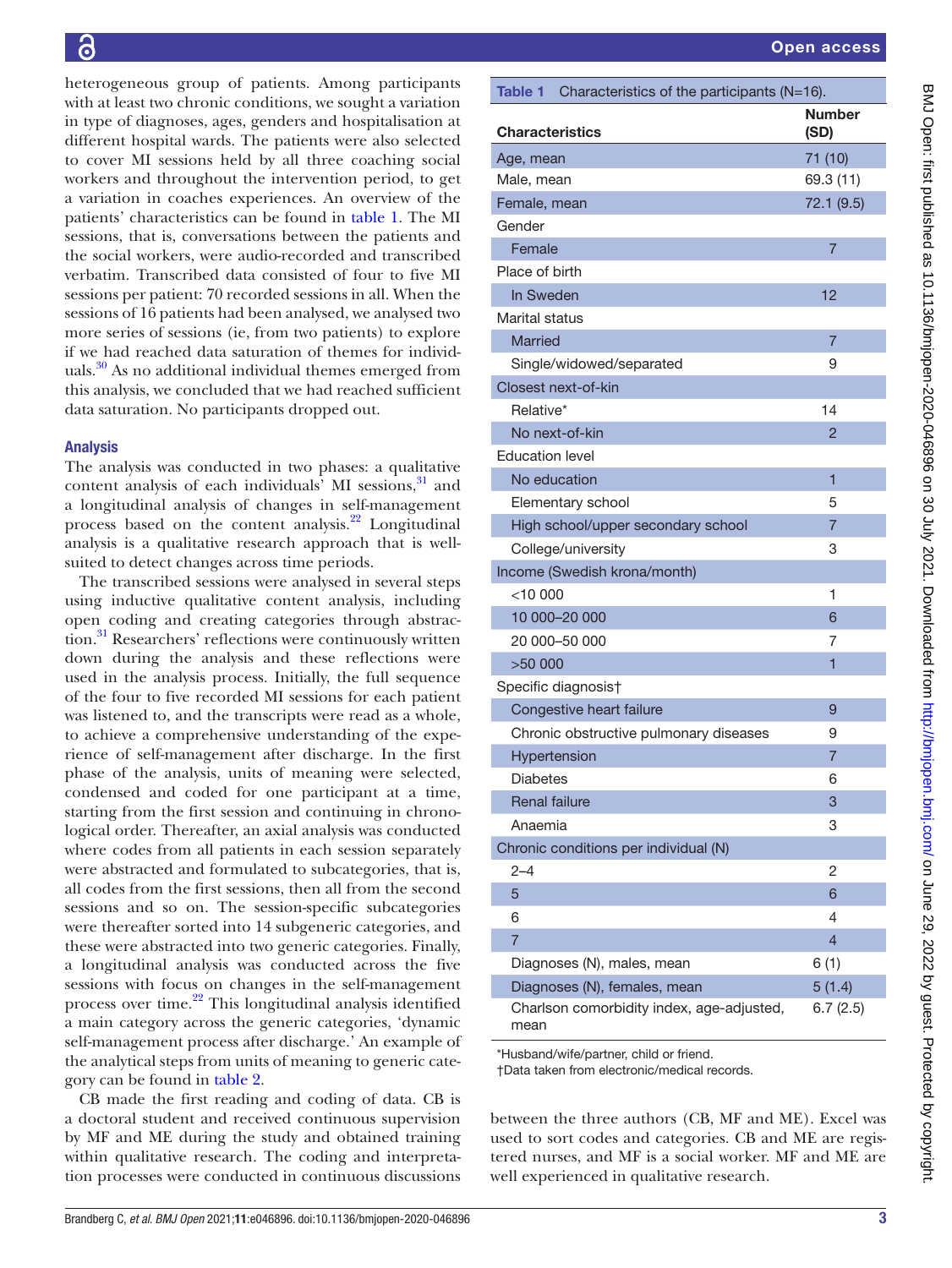<span id="page-3-0"></span>

| An example of the analytical steps from units of meaning to generic category (ID 16).<br>Table 2 |                                                      |                                               |                                                           |                                                                               |  |
|--------------------------------------------------------------------------------------------------|------------------------------------------------------|-----------------------------------------------|-----------------------------------------------------------|-------------------------------------------------------------------------------|--|
| Unit of meaning                                                                                  | Heading (code)                                       | Subcategory                                   | Subgeneric category                                       | <b>Generic category</b>                                                       |  |
| Mmand with home<br>care and other help, you<br>are never really free.                            | Need for home care<br>decreases sense of<br>freedom. | Need for independence<br>delays care seeking. | Personal experiences<br>direct care seeking<br>behaviour. | 'Handling the burden<br>of living with multiple<br>illnesses post-discharge.' |  |

## Patient and public involvement

Patients were not explicitly involved in the design or analysis of this study, but the study was designed based on extensive exploration of literature and own research. However, the used method (MI) in this study is patientcentred, meaning that the topics discussed during the intervention were guided by patients' needs and interests.

Patients were offered to take part of the result and those who are interested will receive the published article including a plain language summary.

# RESULT

Our data showed that patients with multimorbidity struggled with self-management in the first 4 weeks at home post-discharge. The longitudinal main category identified, 'A dynamic self-management process after discharge,' consisted of two generic categories that characterised this transitional period in a patient's chain of care: 'Managing a system-centred care' and 'Handling the burden of living with multiple illnesses post-discharge.' In the results, the longitudinal main category is first presented followed by the generic categories. The longitudinal main category does not contain any quotations, as it targets the changes in the self-management process over time.

### A dynamic self-management process after discharge

The longitudinal analysis showed that self-management after hospital discharge was a dynamic process with several shifting features that evolved gradually over time. Difficulties that appeared during the first week were replaced by new obstacles in the second or third week, that is, the challenges shifted as the patients recovered and gradually returned to normal life. During the first week post-discharge, the first two sessions concerned how the patients adjusted to their changed health conditions and the patients had many questions, especially regarding medication management. Some of the most salient challenges were fatigue, symptoms impairing activities in daily life and causing social isolation and handling of new medical regimens. The post-discharge period was also characterised by a struggle to understand the new situation, including understanding information from the hospital.

As fatigue gradually declined, a new topic of healthrelated anxiety and stress was raised during the second week post-discharge (ie, the third session). For example, anxiety and stress related to feelings of being a burden to relatives, neighbours or colleagues, being unsure which healthcare contact was responsible for care postdischarge, or not receiving sick pay from the Swedish

Social Insurance Agency. Questions regarding management of stress-related problems dominated the following sessions and peaked during the fourth week. A reduction of fatigue and other symptoms impairing daily life could be seen at the last session.

# Managing a system-centred care

The patients described the period following hospitalisation as not being centred around their needs, but being based on the design of the healthcare system. The patient had to adapt to the system, rather than the system being aligned to their needs as a patient with multimorbidity. "As it is now, I have to chase every healthcare professional myself. It isn't the role you should have when you are on sick leave. The whole idea should be that the system takes care of you, not that you should chase the system." (ID 105)

Different physicians used different treatment strategies and several of the patients felt that new general practitioners (GPs) lacked knowledge about them and their clinical picture. "I have a cardiologist and I have a pulmonologist and I have a general practitioner then, and these three never meet." (ID 20)

This could result in insufficient information on diagnosis and treatment, when to take medicines and possible side effects of treatment. "Some doctors do not want to prescribe my medications. Medications that I should have, that I have taken for a long time." (ID 4) Patients in this study also described difficulties with getting in touch with their GPs, sometimes resulting in prolonged improper medical treatment. "… then I have to keep track of this doctor at the healthcare centre and talk to him during his phone hours, as he has 30 min 2 days a week and so he has no phone hours today." (ID 25)

High turnover of GPs, shortage of time in consultations and neglect of the patient perspective contributed to non-trusting relationships between patients and GPs. The high turnover of GPs affected patients' continuity of care. "I have been assigned to him, I have not chosen a doctor myself and everything feels very uncertain. You have to start all over again and that is really hard." (ID 51)

For patients with newly diagnosed heart failure, the follow-up after discharge was conducted at a heart failure reception, where each patient got further information, the possibility to ask questions and, if needed, evaluation and adjustment of medicines. Despite this, patients lacked an opportunity to discuss their medications with a physician, instead of having a specialist nurse evaluating the physician's prescriptions. In this way, the heart failure reception was perceived to add to the fragmentation through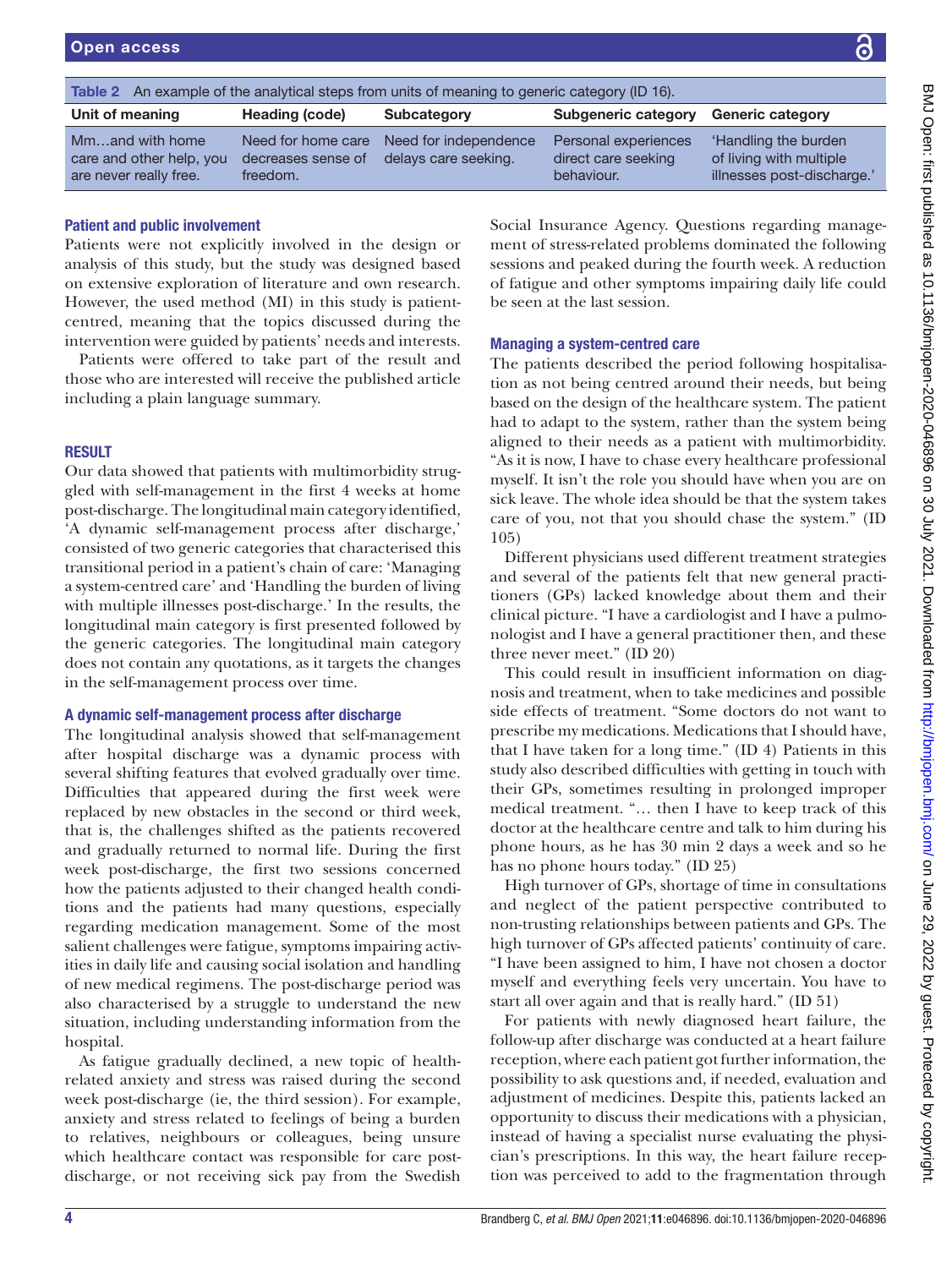involving yet another healthcare contact. "Yeah, so I met with the nurse at the cardiac ward this past Monday and I don't know, it felt a little out of sync … what the doctors said and what she said, if you can put it that way." (ID 105) In one case, a patient showed creativity by making an Excel file organising all his 21 healthcare contacts by colour, based on what diagnosis they provided care for. During the MI sessions, strategies on how to prepare for healthcare encounters to overcome the lack of continuity were addressed, for example, by discussing important topics to mention at meetings.

Another challenge was that medical record systems differed between departments, forcing patients to take responsibility for gathering information on their own care from their various caregivers. One man said (ID 50): "The healthcare system is made for only one diagnosis at a time." Several participants solved this issue by always carrying their most current patient record and list of medications with them.

Another issue was when the choice of medicine was ruled by price rather than to simplify drug management for the patient. A woman said (ID 69): "They (pharmacy) want to give me Becotide because it is cheaper at the pharmacy, but my heart does not like Becotide and my lung doctor has said 'You must not change it.' And they (pharmacy) say, 'But it is more expensive,' but I'm paying for it." For some patients, the national pharmaceutical policy of offering the cheapest products complicated drug management, as they found it difficult to understand and remember the different generic names. Another barrier regarding medicines was incomplete lists of medicines, especially in the case of temporary medicines, which are often missing from such lists.

# Handling the burden of living with multiple illnesses at home post-discharge

Lack of energy and strength in the first weeks after discharge affected the patients' ability to understand information on how to manage new symptoms, and to make the necessary adjustments in daily life. A man said (ID 36): "but I'm a patient, I'm not a normal person, I'm a patient, I'm not functioning. A man on new medication post discharge" (ID 105): "…should I sort of get more tired than this, then I will not function as a human being … I plan my activities by… doing something in the morning, because I know that around 12, I will have to go to bed and sleep 3 hours".

Fatigue and impaired physical functioning also led to the patients feeling socially isolated in their homes. For example, having to take just a few steps on stairs with impaired balance, which was a challenge already under ordinary conditions, now significantly affected daily life. In one case, a woman's fear of sudden dizziness and a risk of falling on the stairs led her to repeatedly cancel appointments with her GP. Some of the patients also expressed uncertainty and had a lot of questions when they got home. "…if you have undergone surgery or something at hospital, you receive this note and the

doctor rambles on a lot but then, when you get home, you wonder what they actually said." (ID 25)

Self-management also required high level of attentiveness to subtle symptoms in order to identify diagnoses correctly and respond properly. Some patients expressed concerns regarding their ability to identify which disease their symptoms derived from. For example, a patient with COPD, CHF and anaemia (ID 20) misinterpreted her breathing problems as related to her COPD and thus acted on the symptoms 'as usual'. She said: "Yes, you get used to feeling bad". This delayed her from seeking care, which led to hospitalisation for what turned out to be serious anaemia. Some patients also expressed difficulties in identifying possible side effects when prescribed several new medicines at once. Some found their own ways of managing their daily medication, for example, by delegating this responsibility to relatives.

An acute hospital stay was experienced as a setback, which reduced strength and affected motivation for selfmanagement. It was perceived as having to start all over again, to regain strength and independence in daily life. Keeping physical activity levels up was regarded as especially stressful after a stay in hospital. "I had a walk…or treadmill for a long time, but I haven't been able to walk on it, since I've been in such bad shape, but now… And then there's so much else going on around me and…" (ID 7) Most patients were aware of the importance of physical activity for managing daily life. Challenges to exercise included health limitations, repeated infections, surgery, lack of company and inclement weather.

The strong desire for autonomy was an asset in the handling of symptoms and challenges post-discharge. In contrast, adjusting to being dependent on home healthcare or informal care, due to increased fatigue or impaired health, was hard for some. Some participants also described having felt shame since childhood when asking for help, and taking pride in caring for themselves, which was strongly associated with their self-image. One woman said: "I want to take care of myself as well, that's the main thing I do". (ID 51) Such striving for independence could be a health risk due to seeking care too late or refusing treatment such as dialysis because of fears of becoming dependent.

In some cases, a care relationship with a relative or friend may have delayed getting adequate help. In one case, a very attentive neighbour provided food and care for a woman who could not get out of her couch after three serious falls and multiple fractures, which delayed the hospitalisation by 4 weeks. In another case, a patient was cared for at home by her husband for several weeks before she went to hospital, and only then did she realise that she had serious anaemia. Lacking the motivation to book an appointment with primary care was also related to having a poor relationship with or lacking trust in the GP; some waited for so long that they had to seek emergency care instead. "What can I say, I'm a little put off by the healthcare centre that I've been going to all these years, because they've given me Madopark (levodopa)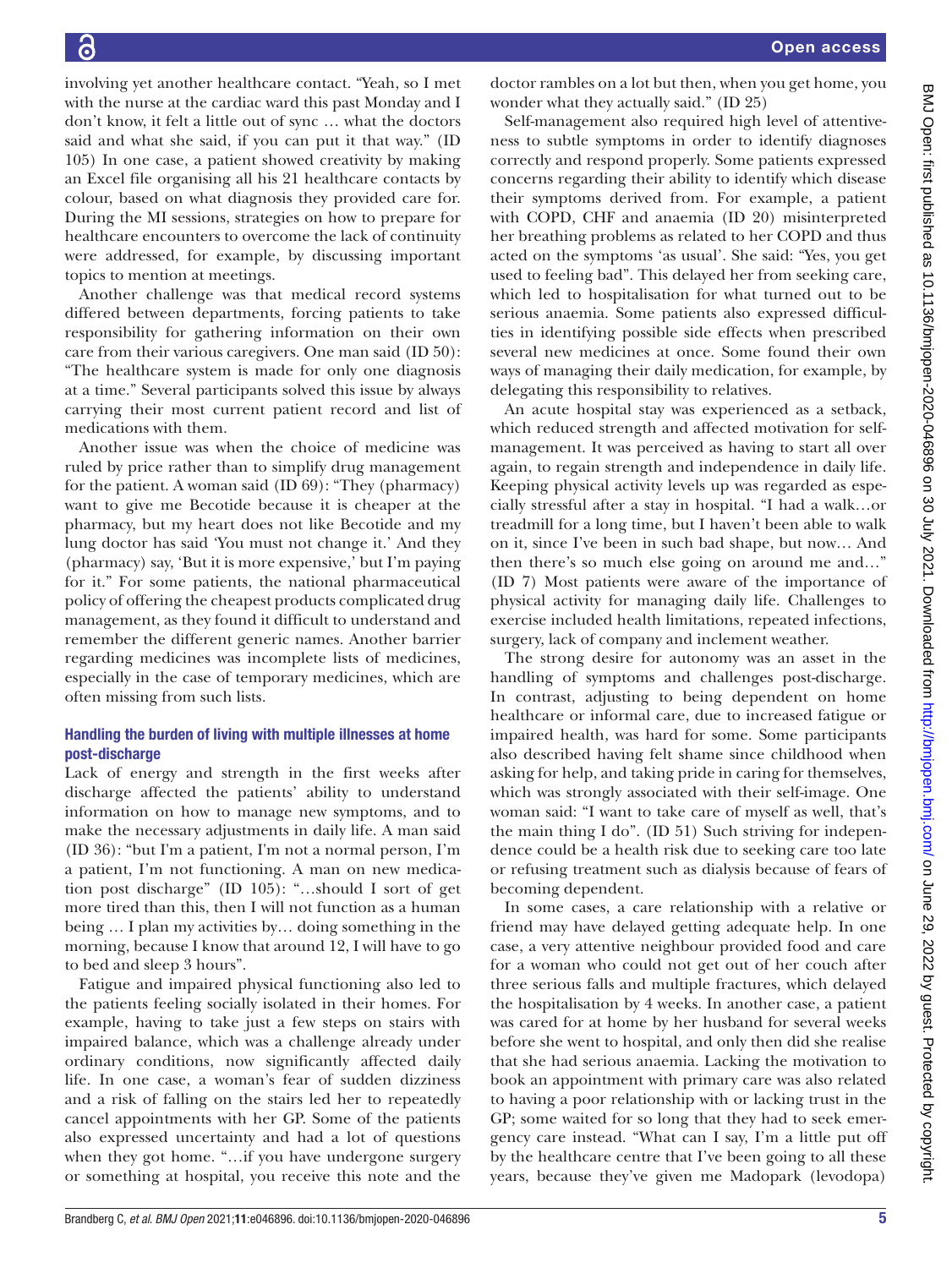and antidepressants when I came to them for fatigue and chest tightness in May, so I'm a little like … Yeah, when it comes to my heart, I don't feel that I trust my GP with that anymore. If you have a cold or something, that's different. That isn't life-threatening." (ID 25)

#### **DISCUSSION**

The result of this analysis of a series of MI sessions during 4 weeks post-hospitalisation showed that selfmanagement after discharge is a dynamic process that is affected by managing a system-centred care and the burden of living with multiple illnesses. Overall, patients with multimorbidity need support during the first couple of weeks post-discharge, implying that they are sensitive to a system-centred healthcare system.

The period immediately after discharge from hospital is a vulnerable one, with increased risk of new hospitalisations. Patients with multimorbidity may be especially vulnerable in the management of their chronic illnesses. Our results, in line with previous research, $25\frac{32}{32}$ showed that self-management is a dynamic process that changes rapidly during the first weeks post-discharge. The patients experienced shifting needs and struggled with self-management in a system that was designed for a single-disease population, not one of increasing age and with an increasing number of diseases. Thus, the patients experienced a triple whammy, as they had to handle the burden of their illness, including fatigue, the burden of self-management of multiple diagnoses and the burden of being in a system not designed to meet their needs. $5-733$ In this, the patients experienced that they were left alone to handle their self-management tasks, which especially affected those who were unsure about their own abil-ities.<sup>[34](#page-7-2)</sup> The patients' experiences of a system that did not meet their needs could be reinforced by the design of the Swedish healthcare system, which has one of the shortest lengths of hospital stays in the European Union, EU, (5.9 days) and the third lowest percentage of general practitioners among countries in the Organisation for Economic Co-operation and Development, OECD.<sup>35</sup> This affects this group of patients, due to a need for prompt follow-up within primary healthcare post-discharge.

The current study also highlights that patients cannot cope with more activities than what is 'mandatory' after discharge, as they struggle with self-management while being fatigued. A large proportion of those invited to participate in the RCT in this study declined to participate due to fatigue and severe symptoms,  $36$  indicating that patients with complex care needs might need support for more than just self-management during the post discharge period. The system-centred healthcare system was a suboptimal condition for motivation and selfmanagement of illness post-discharge. The population in this study was in a great need of healthcare that could provide them with a patient-centred and family-centred approach, as suggested by other studies. $3\frac{37}{1}$  Initiatives in this direction are seen within a national healthcare

reform.[38](#page-7-5) However, understanding how to provide this type of care efficiently is an enormous challenge. $3$ 

#### Strengths and limitations

A strength of this study is the longitudinal design with four to five MI sessions, conducted during a 4-week postdischarge period. However, there is a need to consider that the audio-recorded MI sessions probably affected the post-discharge period in several ways, as they aimed to increase patients' motivation for self-management. The longitudinal main category 'dynamic self-management process after discharge' was considered to capture the patients' transition processes and their experiences of how self-management and recovery changed during the first weeks post-discharge. However, this process might have been different for persons with multimorbidity who did not receive MI sessions.

The MI sessions were directed at four aspects relevant to post-discharge self-management: (1) medication, (2) symptoms, (3) follow-up and (4) whom to contact for different healthcare needs. However, in accordance with the MI methodology, patients were also encouraged to discuss any relevant problems that occurred post-discharge, meaning that the sessions were guided by patient needs. The results indicated that the patients felt free to discuss several different aspects, both the four mentioned above and others. The MI coaches were hospital social workers, that is, not medically trained staff, which could have led to the sessions focusing on more general aspects of self-management and not specifically on medical aspects.

To ensure trustworthiness,<sup>[30](#page-7-0)</sup> researchers' reflections were continuously written down during the analysis. These reflections were used in the analysis process. The analysis was repeatedly discussed between the three authors and within the research group. Examples of quotations from the interviews are presented in the findings. The patients were selected to achieve as rich a variety of data as possible, by including different genders, ages, coaches and hospital settings. We did not return the results to the participants for verification, as we considered that this group of old, sick patients might not be able to assess the correctness of the analysis.<sup>30</sup>

The data collection ensured large amounts of highquality data, thanks to the repeated sessions between patients and social workers. These sessions contributed to building trust between patients and coaches, which probably made it more likely that rich information was obtained and that any misunderstandings or distortions were uncovered.<sup>39</sup>

### **CONCLUSION**

Self-management for patients with multimorbidity in the first weeks after hospitalisation does not equate to a fixed set of tasks, but varies over the post-discharge period. Self-management challenges include not only the burden of the disease itself, but also that of navigating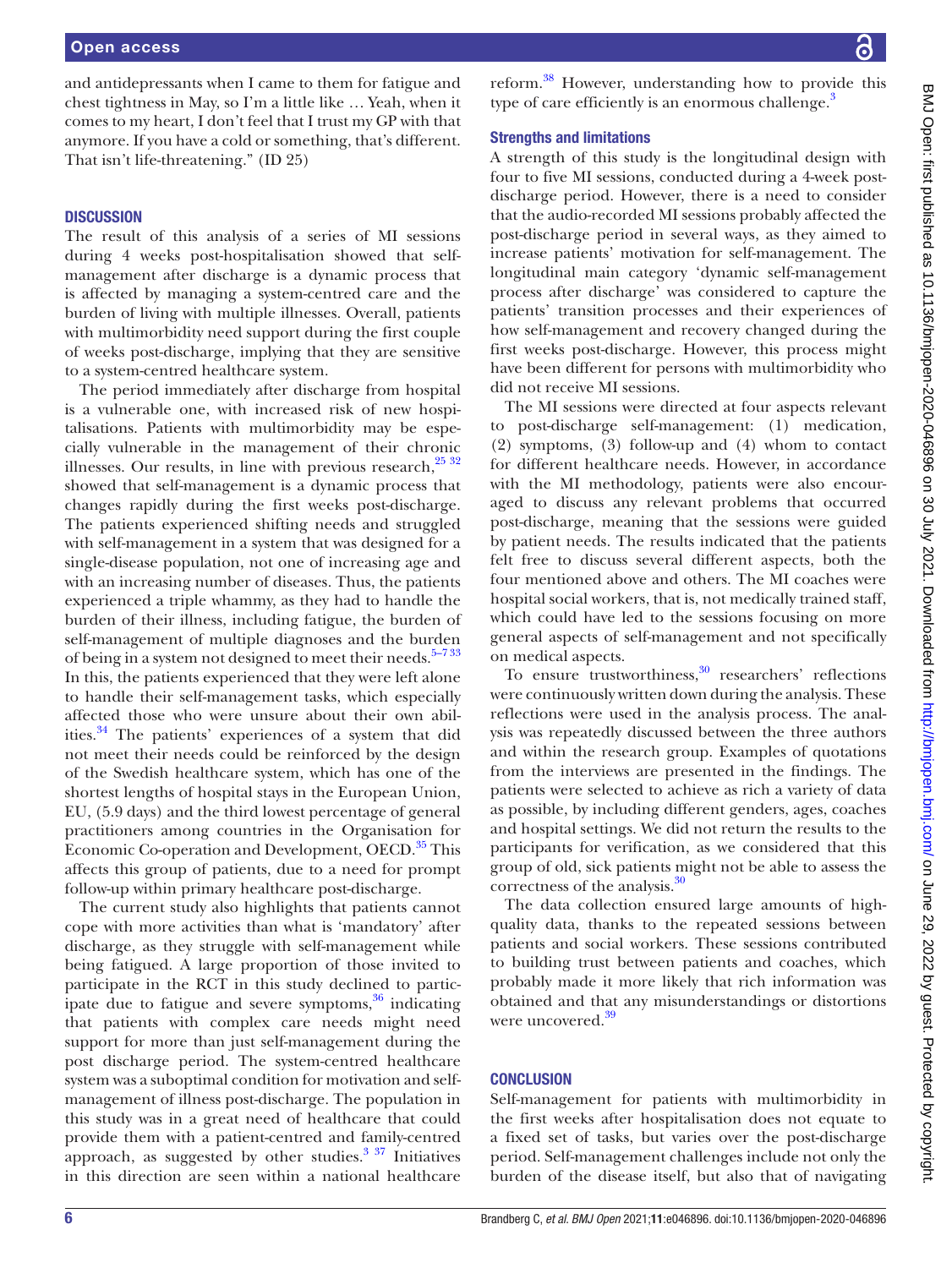# Open access

and understanding the healthcare system. Hence, selfmanagement support in the post-discharge period involves both aiding patients with care coordination and meeting their gradually shifting disease-related needs.

Acknowledgements The authors thank all the patients for their participation in this study. The authors would also like to thank Marita Renman-Bengtcén, social worker, Camilla Lundström, social worker and Camilla Kjellberg, social worker, for performing all the motivational interviewing coaching sessions with the patients, and Johan Holmberg, psychologist and member of Motivational Interviewing Network of Trainers (MINT), and Sara Hammer, psychologist and member of MINT, for mentoring and providing insightful coaching to the coaches.

Contributors ME and MF contributed with the conception and design of the study and the obtaining of funding. CB and MF performed inclusion of all participants in the randomised controlled trial. CB conducted the initial coding of transcribed data in discussion with ME and MF and then performed a longitudinal analysis with a focus on changes in the self-management process over time. In discussions with CB, MF and ME contributed to the abstraction, interpretation of codes and formulation of subcategories and main categories. CB drafted the manuscript. MF and ME contributed with substantial contents to the writing. All authors read and approved the final manuscript prior to submission.

Funding Funding was received from the Doctoral School in Health Care Sciences (FiV) (#4-3084/2014), Karolinska Institutet, FORTE (#2015-00412) and Vårdalstiftelsen (#2014-0026). The support from FiV and Vårdalstiftelsen was unconditional. The data collection, design, analysis, interpretation and reporting were performed without their interference.

Competing interests None declared.

Patient consent for publication Not required.

Provenance and peer review Not commissioned; externally peer reviewed.

Data availability statement The data sets used during the current study are available from the corresponding author on reasonable request.

Supplemental material This content has been supplied by the author(s). It has not been vetted by BMJ Publishing Group Limited (BMJ) and may not have been peer-reviewed. Any opinions or recommendations discussed are solely those of the author(s) and are not endorsed by BMJ. BMJ disclaims all liability and responsibility arising from any reliance placed on the content. Where the content includes any translated material, BMJ does not warrant the accuracy and reliability of the translations (including but not limited to local regulations, clinical guidelines, terminology, drug names and drug dosages), and is not responsible for any error and/or omissions arising from translation and adaptation or otherwise.

Open access This is an open access article distributed in accordance with the Creative Commons Attribution 4.0 Unported (CC BY 4.0) license, which permits others to copy, redistribute, remix, transform and build upon this work for any purpose, provided the original work is properly cited, a link to the licence is given, and indication of whether changes were made. See: [https://creativecommons.org/](https://creativecommons.org/licenses/by/4.0/) [licenses/by/4.0/.](https://creativecommons.org/licenses/by/4.0/)

#### ORCID iDs

Carina Brandberg<http://orcid.org/0000-0002-2040-6951> Mirjam Ekstedt <http://orcid.org/0000-0002-4108-391X> Maria Flink<http://orcid.org/0000-0003-0536-0024>

#### **REFERENCES**

- <span id="page-6-0"></span>1 Vårdanalys M. Vårdval och vårdutnyttjande–Hur fördelas vården mellan olika socioekonomiska grupper vid vårdval i specialistvården. Myndigheten för Vårdanalys, Stockholm[Google Scholar] 2014.
- <span id="page-6-1"></span>2 Fratiglioni L, Marengoni A, Meinow B. Multipla hälsoproblem bland personer över 60 år - En systematisk litteraturöversikt om förekomst, konsekvenser och vård. Regeringskansliet Statens Offentliga Utredningar SOU 2010:48.
- <span id="page-6-2"></span>3 Boyd CM, Fortin M. Future of multimorbidity research: how should understanding of multimorbidity inform health system design? [Public](http://dx.doi.org/10.1007/BF03391611)  [Health Rev](http://dx.doi.org/10.1007/BF03391611) 2010;32:451–74.
- <span id="page-6-3"></span>4 Violan C, Foguet-Boreu Q, Flores-Mateo G, *et al*. Prevalence, determinants and patterns of multimorbidity in primary care: a systematic review of observational studies. [PLoS One](http://dx.doi.org/10.1371/journal.pone.0102149) 2014;9:e102149.
- <span id="page-6-24"></span>5 O'Hare AM, Rodriguez RA, Bowling CB. Caring for patients with kidney disease: shifting the paradigm from evidence-based medicine to patient-centered care. [Nephrol Dial Transplant](http://dx.doi.org/10.1093/ndt/gfv003) 2016;31:368–75.
- <span id="page-6-14"></span>6 Salisbury C, Man M-S, Bower P, *et al*. Management of multimorbidity using a patient-centred care model: a pragmatic cluster-randomised trial of the 3D approach. [The Lancet](http://dx.doi.org/10.1016/S0140-6736(18)31308-4) 2018;392:41–50.
- 7 Fratiglioni L, Marengoni A, Meinow B. *Multipla hälsoproblem bland personer över 60 år*.
- <span id="page-6-4"></span>8 American Geriatrics Society Expert Panel on the Care of Older Adults with Multimorbidity. American geriatrics Society expert panel on the care of older adults with M. Patient‐Centered care for older adults with multiple chronic conditions: a stepwise approach from the American geriatrics Society. [J Am Geriatr Soc](http://dx.doi.org/10.1111/j.1532-5415.2012.04187.x) 2012;60:1957-68.
- <span id="page-6-5"></span>9 Kern LM, Safford MM, Slavin MJ, *et al*. Patients' and providers' views on causes and consequences of healthcare fragmentation in the ambulatory setting: a qualitative study. [J Gen Intern Med](http://dx.doi.org/10.1007/s11606-019-04859-1) 2019;34:899–907.
- <span id="page-6-6"></span>10 Organization WH. Transitions of care: technical series on safer primary care, 2016. [https://apps.who.int/iris/bitstream/handle/10665/](https://apps.who.int/iris/bitstream/handle/10665/252272/9789241511599-eng.pdf?sequence=1) [252272/9789241511599-eng.pdf?sequence=1](https://apps.who.int/iris/bitstream/handle/10665/252272/9789241511599-eng.pdf?sequence=1)
- <span id="page-6-7"></span>11 Forster AJ, Murff HJ, Peterson JF, *et al*. The incidence and severity of adverse events affecting patients after discharge from the hospital. [Ann Intern Med](http://dx.doi.org/10.7326/0003-4819-138-3-200302040-00007) 2003;138:161.
- 12 Kripalani S, LeFevre F, Phillips CO, *et al*. Deficits in communication and information transfer between hospital-based and primary care physicians: implications for patient safety and continuity of care. [JAMA](http://dx.doi.org/10.1001/jama.297.8.831) 2007;297:831–41.
- <span id="page-6-8"></span>13 Vashi AA, Fox JP, Carr BG, *et al*. Use of hospital-based acute care among patients recently discharged from the hospital. [JAMA](http://dx.doi.org/10.1001/jama.2012.216219) 2013;309:364–71.
- <span id="page-6-9"></span>14 Epstein K, Juarez E, Loya K, *et al*. Frequency of new or worsening symptoms in the posthospitalization period. [J Hosp Med](http://dx.doi.org/10.1002/jhm.170) 2007;2:58–68.
- <span id="page-6-10"></span>15 Leppin AL, Gionfriddo MR, Kessler M, *et al*. Preventing 30-day Hospital readmissions: a systematic review and meta-analysis of randomized trials. [JAMA Intern Med](http://dx.doi.org/10.1001/jamainternmed.2014.1608) 2014;174:1095–107.
- 16 Braet A, Weltens C, Sermeus W. Effectiveness of discharge interventions from hospital to home on hospital readmissions: a systematic review. [JBI Database System Rev Implement Rep](http://dx.doi.org/10.11124/jbisrir-2016-2381) 2016;14:106–73.
- <span id="page-6-11"></span>17 Barlow J, Wright C, Sheasby J, *et al*. Self-Management approaches for people with chronic conditions: a review. [Patient Educ Couns](http://dx.doi.org/10.1016/S0738-3991(02)00032-0) 2002;48:177–87.
- <span id="page-6-12"></span>18 Kinney RL, Lemon SC, Person SD, *et al*. The association between patient activation and medication adherence, hospitalization, and emergency room utilization in patients with chronic illnesses: a systematic review. [Patient Educ Couns](http://dx.doi.org/10.1016/j.pec.2015.02.005) 2015;98:545-52.
- <span id="page-6-13"></span>19 Flink M, Ekstedt M. Planning for the Discharge, not for Patient Self-Management at Home - An Observational and Interview Study of Hospital Discharge. [Int J Integr Care](http://dx.doi.org/10.5334/ijic.3003) 2017;17:1.
- <span id="page-6-15"></span>20 Deci EL, Ryan RM. Self-determination theory in health care and its relations to motivational interviewing: a few comments. [Int J Behav](http://dx.doi.org/10.1186/1479-5868-9-24)  [Nutr Phys Act](http://dx.doi.org/10.1186/1479-5868-9-24) 2012;9:24.
- <span id="page-6-16"></span>21 Å A. The over time development of chronic illness self-management patterns: a longitudinal qualitative study. [BMC Public Health](http://dx.doi.org/10.1186/1471-2458-13-452) 2013;13:452.
- <span id="page-6-17"></span>22 Saldana J. *Longitudinal qualitative research:Analyzing change through time*. Walnut Creek, CA: Altamira Press, 2003.
- <span id="page-6-18"></span>23 Flink M, Lindblad M, Frykholm O, *et al*. The supporting patient activation in transition to home (sPATH) intervention: a study protocol of a randomised controlled trial using motivational interviewing to decrease re-hospitalisation for patients with COPD or heart failure. [BMJ Open](http://dx.doi.org/10.1136/bmjopen-2016-014178) 2017;7:e014178.
- <span id="page-6-19"></span>24 Tong A, Sainsbury P, Craig J. Consolidated criteria for reporting qualitative research (COREQ): a 32-item checklist for interviews and focus groups. [International Journal for Quality in Health Care](http://dx.doi.org/10.1093/intqhc/mzm042) 2007;19:349–57.
- <span id="page-6-20"></span>25 Ng JYY, Ntoumanis N, Thøgersen-Ntoumani C, Johan YYN, Nikos N, Cecilie T-N, *et al*. Self-Determination theory applied to health contexts: a meta-analysis. [Perspect Psychol Sci](http://dx.doi.org/10.1177/1745691612447309) 2012;7:325–40.
- <span id="page-6-21"></span>26 Rollnick S. Motiverande samtal I hälso- och sjukvård: att hjälpa människor att ändra beteende. 1. uppl. Lund: Studentlitteratur, 2009.
- 27 Sheldon KM. Self-determination theory in the clinic: motivating physical and mental health. In: Williams G, Joiner T, eds. *New Haven, Conn*. London: Yale University Press, 2003.
- <span id="page-6-22"></span>28 Miller WR, Rollnick S. Meeting in the middle: motivational interviewing and self-determination theory. [Int J Behav Nutr Phys Act](http://dx.doi.org/10.1186/1479-5868-9-25) 2012;9:25.
- <span id="page-6-23"></span>29 Lundahl B, Moleni T, Burke BL, *et al*. Motivational interviewing in medical care settings: a systematic review and meta-analysis of randomized controlled trials. [Patient Educ Couns](http://dx.doi.org/10.1016/j.pec.2013.07.012) 2013;93:157–68.